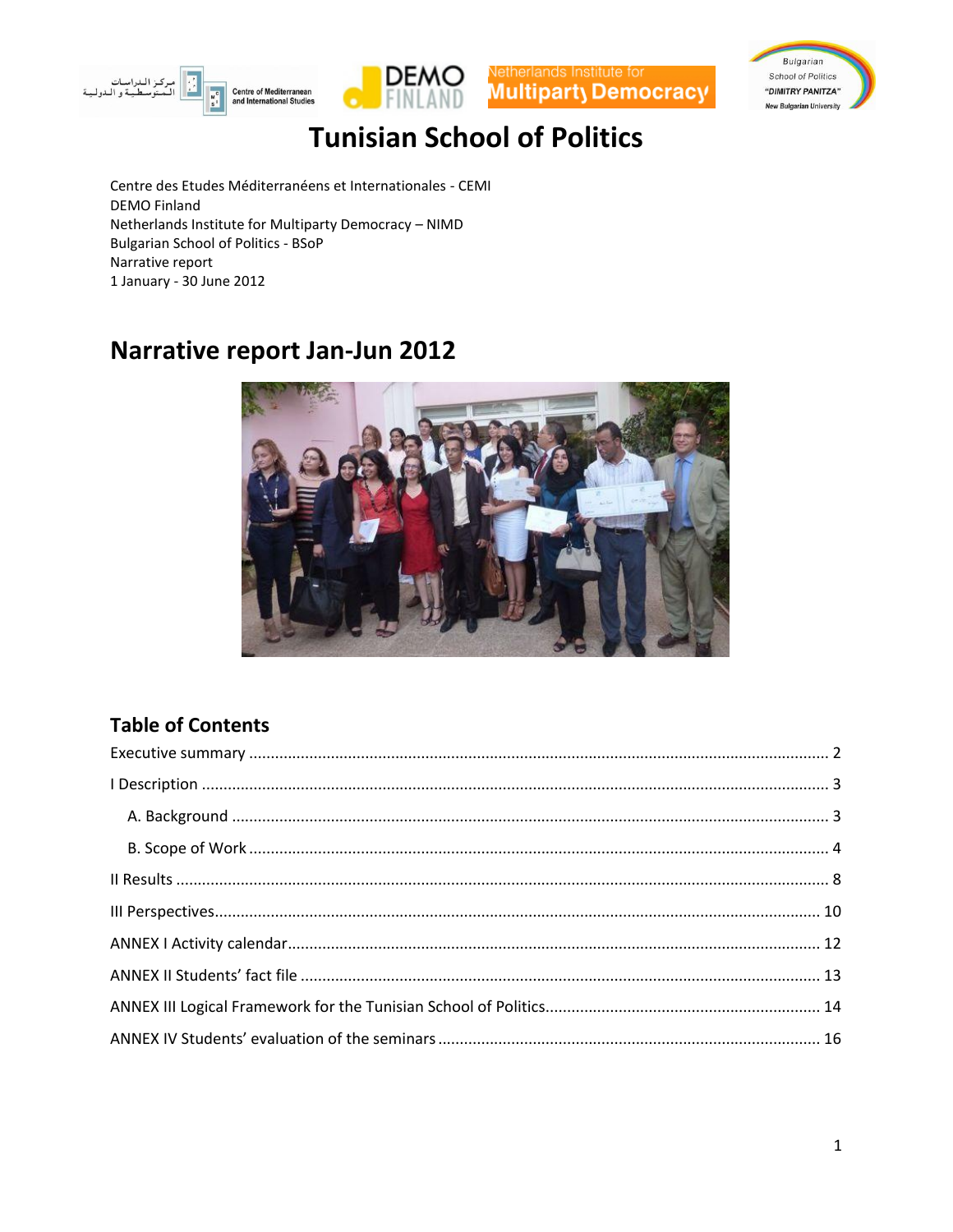







*This document is a narrative report on the CEMI-NIMD-DEMO-BSoP Tunisian School of Politics over the first semester of 2012. It contains I) a description of the political context and scope of work of the programme, II) an account of the progress towards the TSoP objectives and III) perspectives for the next quarter. The report is prepared by the CEMI staff.* 

### <span id="page-1-0"></span>**Executive summary**

#### **Description**

- The Tunisian School of Politics started its activities in January of this year against a background of continuous intra-party quarrels, party mergers and splits, dismissals of party prominent and the creation of a divisive new opposition party.
- The TSoP staff succeeded in publicizing the School within all major political parties. As a result, the students' application process lead to the selection of a group of 44 youth politicians emanating from the nine largest political parties represented in the Constituent Assembly. In the first meeting of the Conseil Consultatif with the TSoP team and the partners, joint decisions were made on the contents, set-up and beneficiaries of the first TSoP course.
- The TSoP opening event was held end of February 2012 and in the months to follow, ten thematic seminars were organized, including political skills trainings, with guest speakers from the European Parliament, Dutch and Finish politics, and numerous national experts and officials. In addition, four well-attended debates were held on particularly relevant and sensitive topics for Tunisian politics.

#### **Implementation and perspectives**

- The first TSoP pilot class surpassed the expectations. The Tunisian School of Politics and its activities have been divulged within the political parties and the media, institutionalizing itself as the multiparty centre for political training. A cross-party training network of leading young politicians is established certifying 31 students in this TSoP semester.
- Taking into account that the programme is still in its start-up phase, the quality of the deliverables has been of particularly high level. At this stage it is still too early to assess the progress towards the overall TSoP objective to contribute to *strengthening inclusive democracy and youth participation in politics in Tunisia*. However, with the extremely talented first levy of students, the TSoP may conclude that it did accomplish the first steps towards the more specific objectives of *increasing politically active youth's capacity* and *contributing to young politicians becoming more proactive in shaping the political agenda*. A direct proof of this are the promotions TSoP students have made in their respective political parties, making them more and more responsible for the parties' political agendas. What's more, many of the students have appeared in the media. The active involvement of several of the young TSoP politicians in party scission developments may be the best visible impact of TSoP students on the political agenda.
- In order to keep up the high level and to progress towards the objectives as laid down in the year plan, a permanent TSoP course curriculum will be developed its interactive character further improved. Also, the course setup will be adapted, students will gather together three long weekends.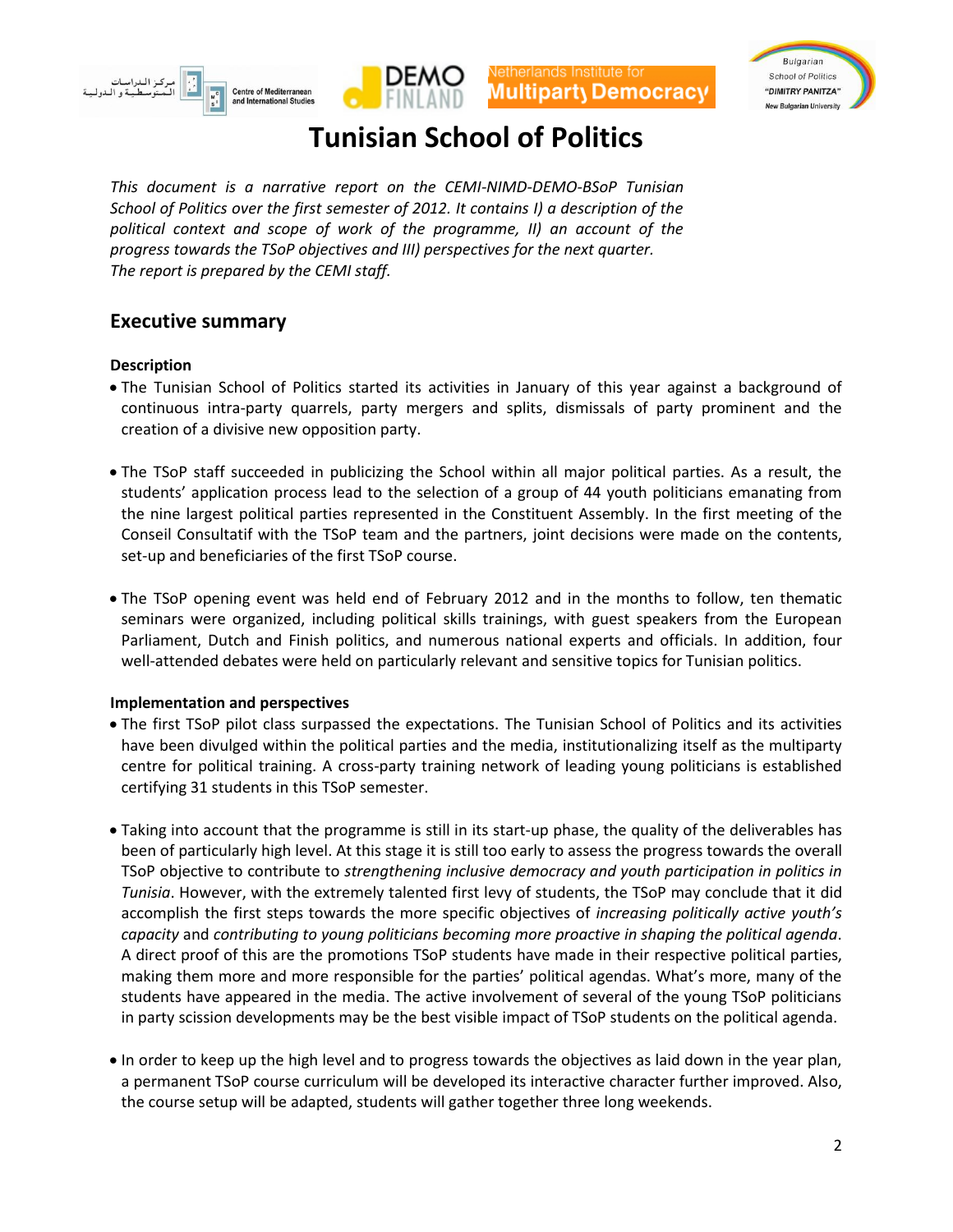







### <span id="page-2-0"></span>**I Description**

#### <span id="page-2-1"></span>*A. Background*

In the framework of the cooperation between the Center for Mediterranean and International Studies (CEMI), DEMO Finland, the Netherlands Institute for Multiparty Democracy (NIMD) and the Bulgarian School of Politics (BSoP), a school for has been set up to train Tunisian youth politicians: the Tunisian School of Politics (TSoP). The first seminar of the TSoP has been marked by a firm engagement of all political parties into a series of TSoP activities, as specified in the beneath.



With the 2011 Tunisian Revolution almost one year and a half ago, the young Tunisian political constellation is steadily developing into maturity. The elections of 23 October pushed many political parties either towards huge responsibilities, either into self-reflection and rediscovery of its leaders and roots. The great challenges Tunisia is confronting entail huge responsibilities for the parties and politicians. Not only are the elected members of the Constituent Assembly responsible for writing a new Constitution, they also manage ongoing legislative affairs and pressing economic, judicial and administrative reforms. In the recently bottom-up democratized Tunisia these responsibilities weigh heavily on the inexperienced shoulders of the political actors.

The responsibilities and imminent political choices emanating from the democratization process have affected the frail internal structures of almost all political parties. Tunisia has seen continuous intra-party quarrels, party mergers and splits, dismissals of senior party figures and the foundation of a controversial new opposition party.

It is against this background that the Tunisian School of Politics started its activities in January of this year, with the overall objective to **strengthen inclusive democracy and youth participation in politics in Tunisia**. In furtherance of this more general aim, the specific objective of the action is to **increase the capacity and skills of politically active youth**. This is achieved by establishing a cross-party training network of leading youth politicians. The TSoP targets young people already active in political parties and consists of courses that provide them with increased knowledge of multiparty politics and democratic practices. The courses also provide them with the necessary skills and tools to influence political decision-making in a more effective manner. Through the TSoP, Tunisian youth politicians gain practical experience in policy development and public consultation.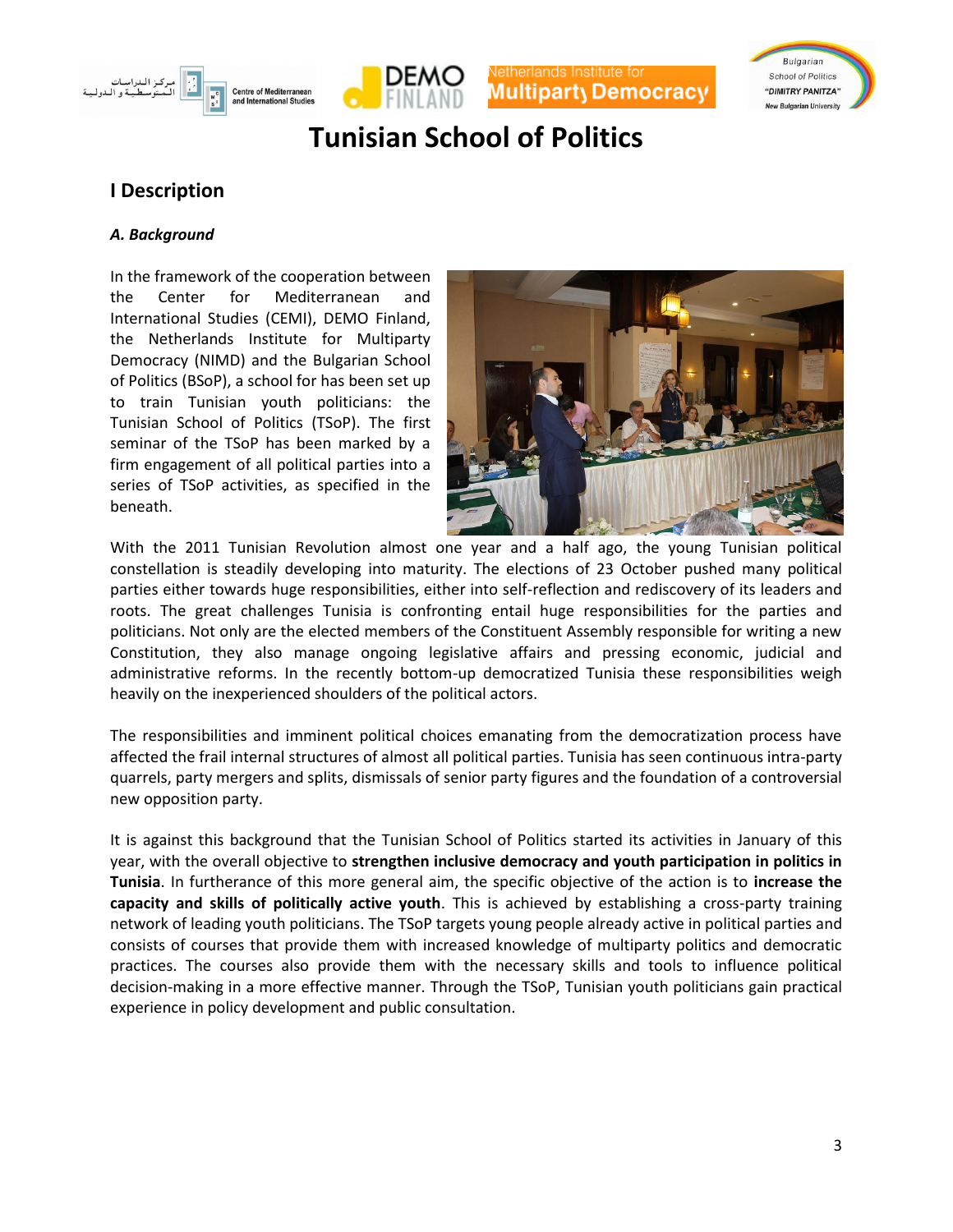





#### <span id="page-3-0"></span>*B. Scope of Work*

After an inaugural meeting of the TSoP partners with the Conseil Consultatif, the Tunisian School of Politics launched its opening event on February 26 with the participation of 44 students and several keynote speakers. For this first course, ten bi-monthly seminars and five debates were planned, bringing together 44 students from the nine parties best represented in the Assembly. A calendar of all the TSoP activities can be found in the Annex.

#### **Publicizing the TSoP and organizing an application process**

The TSoP staff succeeded in publicizing the School within all political parties represented in the 217-seat Constituent Assembly with three or more seats. A thorough selection process was undertaken by the TSoP team to select the best students from each political current, resulting in a 44-strong group of highly educated students. With an average age of 38 years old, at least 60% of the students finished their (postdoc) studies. Slightly over 40% of the group exists of young female students. With participants from the interior regions (18%), Sfax (11%), Europe (9%), Bizerte (9%) and the Sahel (7%), the first TSoP alumni are a geographically mixed group. Twenty members from the Constituent Assembly enrolled in the TSoP and several other students occupy top-positions their respective parties, which is above all expectations. A detailed overview of the students' statistics can be found in the Annex.

#### **Needs analysis and participatory planning**

An advisory board of party leadership representatives and civil society representatives has been set up, the so-called conseil consultatif. The conseil is a body of senior political figures that meets regularly and discusses the content and setup of the School. The meetings are important to foster ownership over the TSoP programme and create cross-party trust, and may in the long run foster a multiparty dialogue at leadership level. The first participatory planning meeting was opened by prof Yadh Ben Achour who animating a round table on *Constitutional Reforms*. The meeting gave way for discussions on the contents, set-up and beneficiaries of the first TSoP course.

#### **Development of course curriculum and interactive training materials**

Temporary course manuals were used for this first TSoP course. TSoP staff prepared literature and exercise bundles for the students before each seminar. The first steps towards the development of a permanent TSoP course curriculum have been made. Six academics have been approached to write a manual on their domain of expertise, with particular attention for societal problems particular to Tunisia. The TSoP courses are characterized by a high degree of interactive elements. In contradiction to the traditional teaching style in Tunisia the TSoP chose to incorporate more interactive teaching methods in its curriculum. This takes the form of exercises demanding an active participation from the students such as role playing games and simulations of radio debates.

#### **Training of course trainers**

TSoP staff undertook study-visits to the Bulgarian School of Politics, the NIMD KIT democracy school in Indonesia and the Freie Universität Berlin to learn about the course set-up, organizing interactive seminars and to get more insight on the management of a school of politics.

The TSoP facilitators both followed intensive BRIDGE courses on facilitation skills and are currently following an English language course. AMS training of trainers expert Berend-Jan van den Boomen was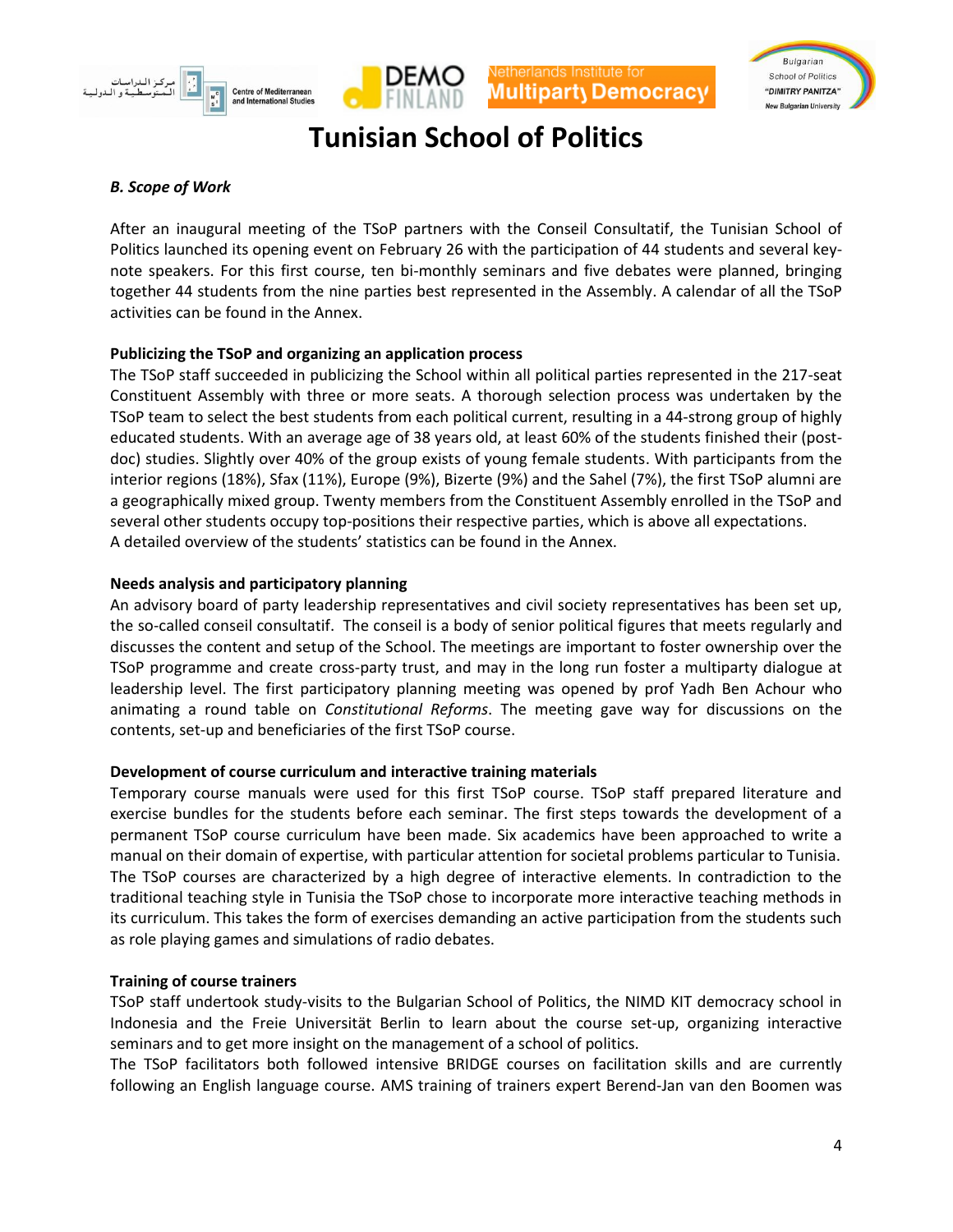





flown in to accompany the TSoP facilitators and to share his training experiences. Specific attention was paid to innovative teaching methods and the preparation and execution of interactive exercises.

#### **Opening ceremony**

The TSoP was officially launched within the presence and with active contributions from the Bulgarian Prime Minister Boyko Borissov, Bulgarian Minister of Foreign Affairs Nikolay Mladenov and the Bulgarian President of the Constitutional Court Eugeny Tanchev. Facilitating the presence of the highly respected international guests and by organizing the opening cocktail, the Bulgarian embassy made a great contribution to the successful start of the School.

#### **Thematic seminars**

Ten thematic political skills seminars were held with as guest speakers numerous national experts and officials and politicians from the European Parliament, Dutch and Finish politics.

#### 26 February

*Political Leadership* with former minister of Education Taieb Baccouche on Ethics and Politics, Bulgarian Prime Minister Boyko Borissov and Bulgarian Minister of Foreign Affairs Nickolay Mladenov.

#### 30 March

*Constitution building* with one of the writers of the first Tunisian Constitution, Mr Filali, and professor Chafik Sarsar on the principles of a constitution. Mrs Kirsten Meijer, international secretary of the Dutch social democrats PvdA held a lecture on multiparty politics. Kaisa Penny, president of the European socialist youth organization ECOSY, shared her experiences on multiparty politics in Finland and the pan-European coordination between socialist parties.

#### 31 March

*Rule of Law*, animated by Lotfi Larguet who dealt with the theory of rule of law and Boyko Boev, Article 19 representative, on the role of free press in a democratic society. The seminar was launched by Finnish social-democrat party representative Hildur Boldt with an analysis of shortfalls of the Finnish democracy.

#### 14 April

*Administrative Reform,* consisting of lectures by Minister for Administrative Reform Mohamed Abbou and former Secretary General of the government Salah Ben Aissa. European Parliament member Marietje Schaake spoke about the role of internet and open data in public services.

#### 28 April

*Decentralized Governance,* EP member Garces-Ramon exchanged thoughts with the students about his experience within the municipality of Valencia, the regional Council of Valencia, the Spanish national government and the European Parliament.

#### 12 May

*Human Rights and Multi-party Democracy,* Abdel Basset Ben Hassen, director of the Arab Institute for Human Rights talked about the history of Human Rights in Tunisia. Former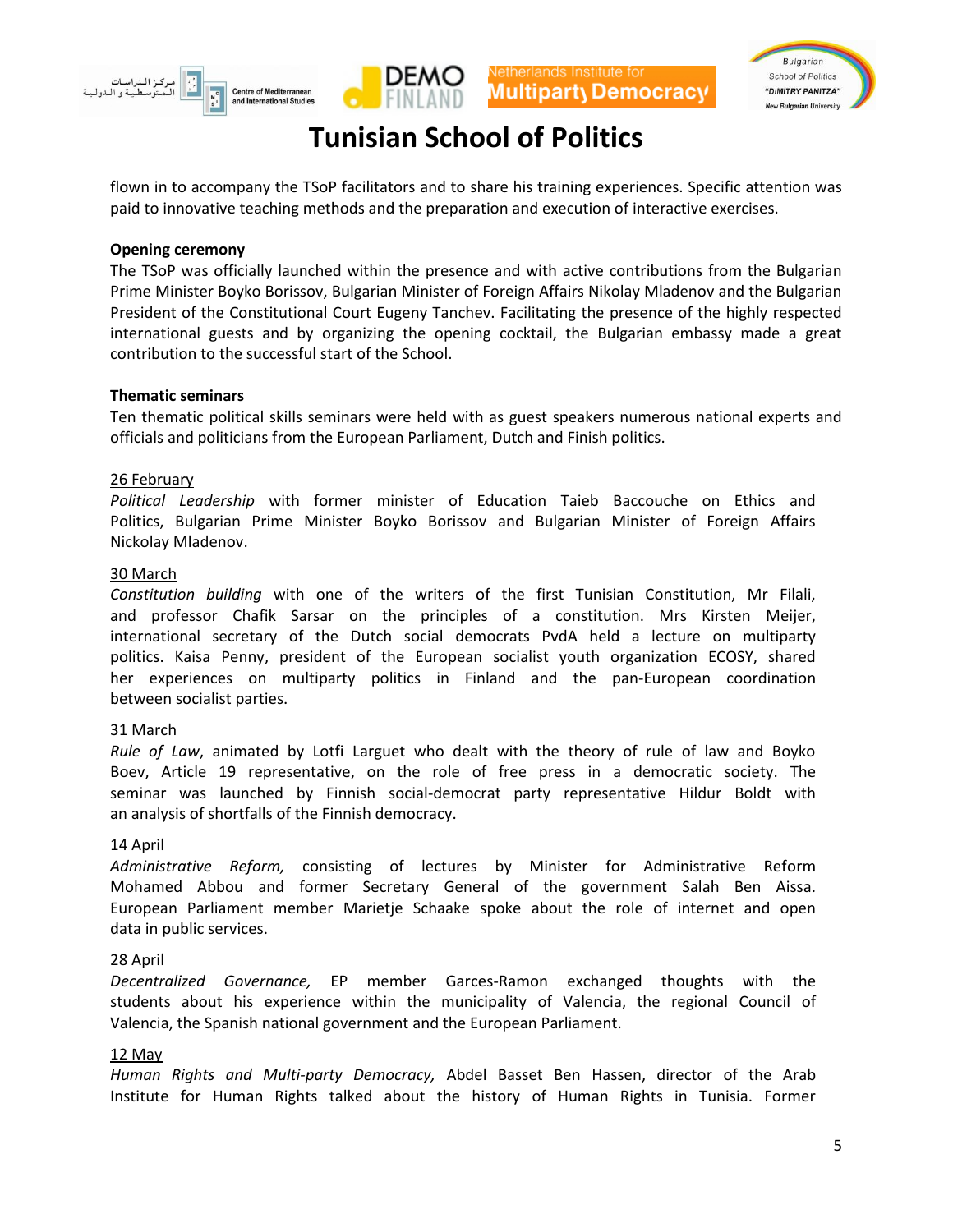







Amnesty International director for Tunisia Habib Marsit gave his vision about the current state of affairs.

#### 25-26 May

*Tunisia in International Relations,* a two-day long discussion on the Tuniso-European partnership, introduced by EU ambassador to Tunisia Mr Adrianus Koetsenruijter, and with CEMI director Ahmed Driss and College of Europe professor Erwan Lannon as lecturers. The seminar took place in a hotel in Tabarka, far away from Tunis.

#### 2 June

*Political Party Management,* focused on internal democratic practices, with contribution from Deputy to the Mayor of Roermond (NL), Mrs Raja Moussaoui. Professor Amin Mahfoudh elaborated on party finance and legal complications.

#### 22 June

*Political Party Communication and Electoral campaigning,* with political party specialist Van den Boomen and Polish communication expert Eryk Mistewicz on communication in times of campaigning.

#### 7 July

*Political Party Communication and Electoral campaigning (II)*, with NIMD programme manager Jerome Scheltens about the difference between a party manifesto and an electoral programme.

#### **Debates on current topics**

In addition to the seminars, four debates were organized on specifically complicated subjects. The debates are the opportunity for the students to put into practice the (communication) skills acquired in the TSoP courses.

#### 6 April

*Between Youssoufism and Bourguibism*, a particularly sensitive subject confronting the Tunisian students with a never resolved historical conflict on the political power game after independence in the 60's. Participating in the debate were Al Jazeera journalist Lotfi Hajji, former



personal doctor of Bourguiba Amor Chedli and historicists Alaya Sghaier and Mohamed Dhifallah.

#### 27 April

*Socioeconomic consensus and the labor market,* with UGTT representative Samir Cheffi and Conect vice-President Douja Gharbi on the Tunisian model of bargaining and consensus reaching between the government and the labor unions. Finnish youth politician Kimno Heikinnen introduced the debate by elaborating on the Finnish negotiations model between the social partners.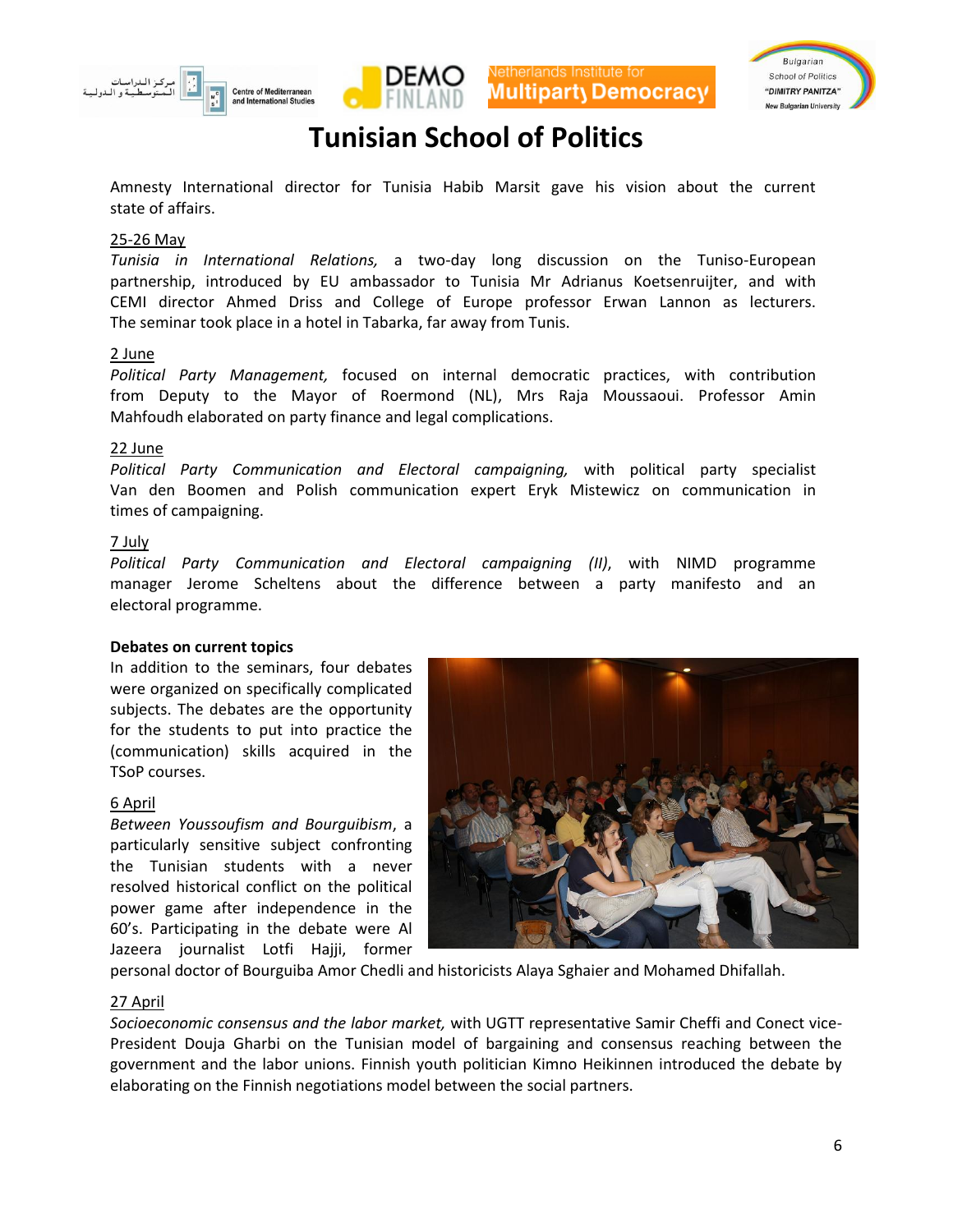





#### 11 Mai

*What electoral law and what role for the ISIE,* a well-attended debate discussing the role of the independent election body with ISIE members Sami ben Slama and Monia el Abed and government official Moez Hassayoun.

#### 6 July

EP member Cohn-Bendit on *the old democracies and Arab Revolution democracies compared.*  Successfully mediatized debate with Cohn-Bendit as anchorman, who provoked the audience with some spicy remarks about the key elements of a successful democracy.

#### **Workshops on practical political skills**

A crucial element of the TSoP curriculum is the practical skills training. A first media-training was given by Elyes Gharbi, prominent TV anchorman, who made the students simulate a television debate in the seminar on International Relations. Dutch politician Raja Moussaoui executed an exercise on political party management. AMS trainer Van den Boomen provided training on speech writing, while Polish communication expert Eryk Mistevicz introduced the students into the basics of communication in elections times. The closing seminar was a training on manifesto writing, delivered by NIMD programme manager Jerome Scheltens.

#### **Closing ceremony**

The climax of the TSoP first course was the closing day with a press conference, camera team, evaluation round, diploma ceremony and cocktail. In the presence of the NIMD and BSoP partners, some thirty students received their TSoP diplomas. The event was well covered in the national media.

#### **Evaluation**

Throughout the programme the activities have been systematically evaluated by the use of evaluation forms. The seminars have been adapted to the students' needs in accordance with their feedback. A closing evaluation session was organized to get to know more about the students' overall appreciation of the programme and recommendations for future courses. See the Annex for a summary of the evaluation form feedback.

#### **Facilitating mutual learning between Tunisian and European youth politicians**

Two international exchanges are planned for October 2012, to Finland and to Strasbourg. Organized by DEMO Finland, ten TSoP alumni will travel to Finland to experience the run-up to the local elections. In the framework of the World Forum for Democracy, the Council of Europe invites fifteen TSoP students to travel to Strasbourg.

#### **NIMD Partnership Days**

The yearly NIMD Partnership Days in The Hague gave opportunity to measure the progress of the Tunisian political landscape with other recently emerging democracies. CEMI selected one Ennahdha and one PDP politician to represent Tunisia. An important step was taken on the future of the TSoP by the signing of the contract between the founding partners. The different NIMD Schools of Democracy shared experiences on the management and development of the Schools.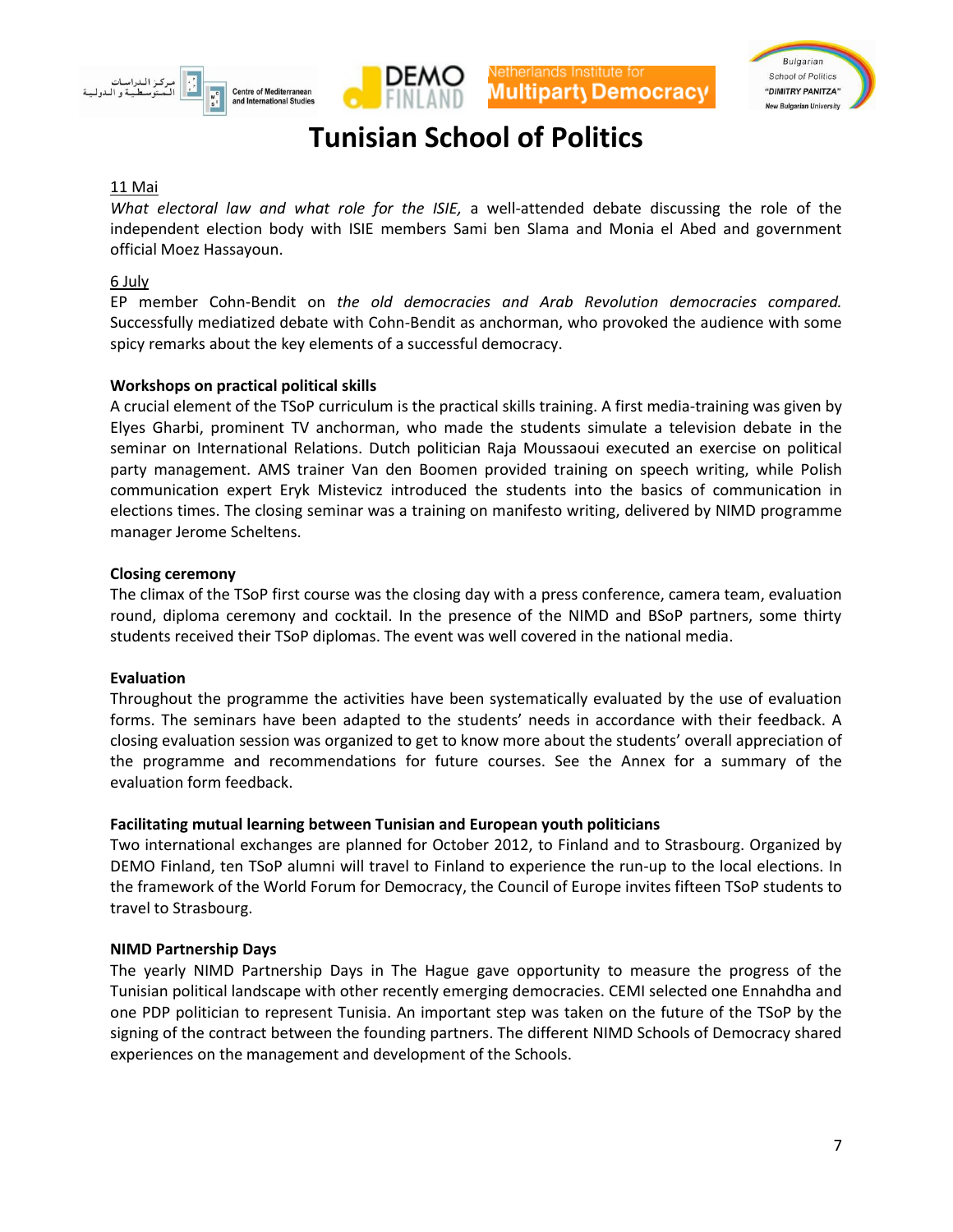





### <span id="page-7-0"></span>**II Results**

The first TSoP pilot class surpassed the expectations. Taking into account that the programme is still in a start-up period, the quality of the deliverables has been of particularly high level. Several programme elements will be further developed in the semester to come, in order to keep up the high level and to attain the TSoP objectives. In the below an account of the progress towards the objectives of the TSoP, as laid down in the project plan.

#### **Overall objective**

#### *Strengthening inclusive democracy and youth participation in politics in Tunisia.*

In this pilot year of the TSoP it is too early to evaluate the progress towards the overall objective of the programme. Since the revolution, no comprehensive research on *young people's trust and participation in the political system* and *the number of youth and women at leadership positions within political party organizations* has been published and therefore nothing can be said yet about the these two indicators for the TSoP's main objective. A correlation with the TSoP activities will in any case always be difficult to ascertain. For both indicators the key measurement point will be the next elections that are scheduled for spring 2013. A higher turn-out rate than last year's 50% will attest of improved awareness among people on politics and political parties; the results and consecutive party formations shall be leading for the number of youth and women at leadership political positions.

#### **Specific objectives**

#### *Increasing politically active youth's capacity*.

#### *1. Perception by participants of their increased capacity to influence decision-making*

The ex post evaluation revealed that all students perceive the TSoP experience as particularly informative; both the theoretical and practical parts of the curriculum are highly appreciated. This is also reflected in the evaluation forms filled in by the students after each seminar. Responding on questions regarding the learning process, the relevance and applicability of the subject matter in their daily work, the students attest of an average satisfaction degree of 80%.

#### *2. Young politicians become more proactive in shaping the political agenda*

From our personal observations, it is clear that the TSoP students have gained in self confidence throughout the course. All students enrolled, the twenty deputies as well as those with other party positions, have shown their value within their political parties. A direct proof of this are the promotions many have made, see hereunder, making them more and more responsible for the parties' political agendas. What's more, many of the students have appeared in the media. The active involvement of several of the young TSoP politicians in party scission developments may be the best visible impact on the political agenda. This has not only increased their ranks in the newly formed parties, it has also increased the visibility of these young 'rebel' politicians nationwide. They are seen as the young ambitious politicians that dared standing up against the party establishment. The political success of their steps will have to be evaluated after the next elections.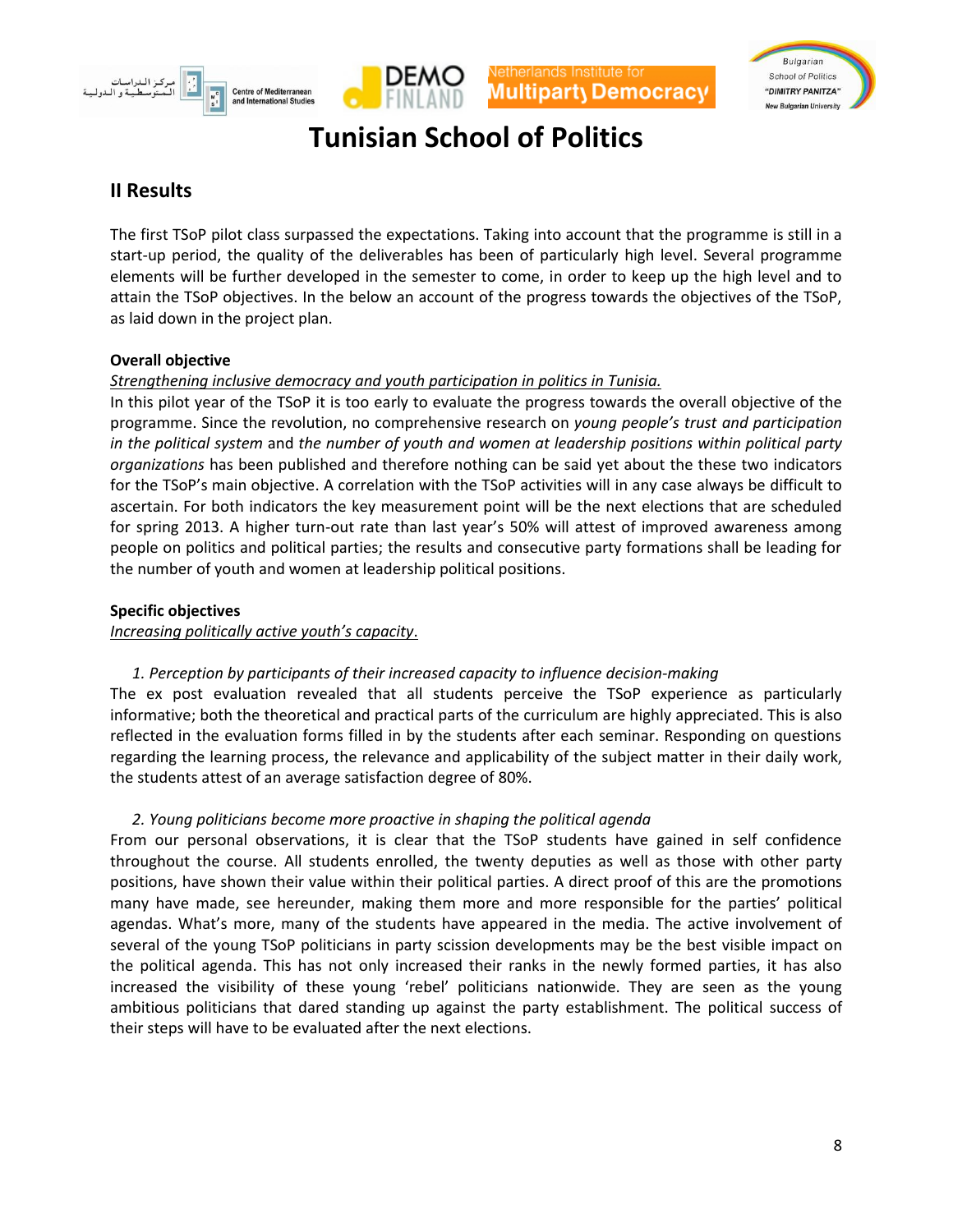





#### *3. TSoP alumni take higher positions within political parties*

Although difficult to measure, it can be said that the majority of the TSoP students have climbed in rang in their respective political parties in the course of their participation in the TSoP. To mention some examples: Yassine Brahim has been appointed executive director of the fusion party Joumhouri, Sana Ouechtati has accessed to the Massar political bureau and party fellow Riadh Abidi has been appointed to the central advisory committee. Houda Cherif (Joumhouri) has played a strategic role in the drafting of several law proposals and will be responsible for Training, CPR's Haythem Belgacem and Ikbal Msaada have become more and more close to the Presidency. Lyes Bouattour (Joumhouri) is now head of civil society relations. Skander Handous is responsible for the entire structure of the new party Wafa. Besides these personal successes, another striking development during the TSoP first course was the high number of students making part of party scissions, as explained above.

#### *4. Young politicians have increased knowledge of multiparty politics and democratic practices*

This objective has not been measured quantitatively. However, from the great group dynamics it has become clear that the inter-party contacts are enriching for the TSoP students. This observation was confirmed by the students' remarks in the ex post evaluation. Several indicated to be surprised by the commonalities they share with colleagues from other parties. One student even confessed that the TSoP replaced the profound disdain and prejudices he had towards people of one specific party for understanding and appreciation. One of the deputies indicated to evaluate the interests of other political parties in her work, because of the TSoP experience.

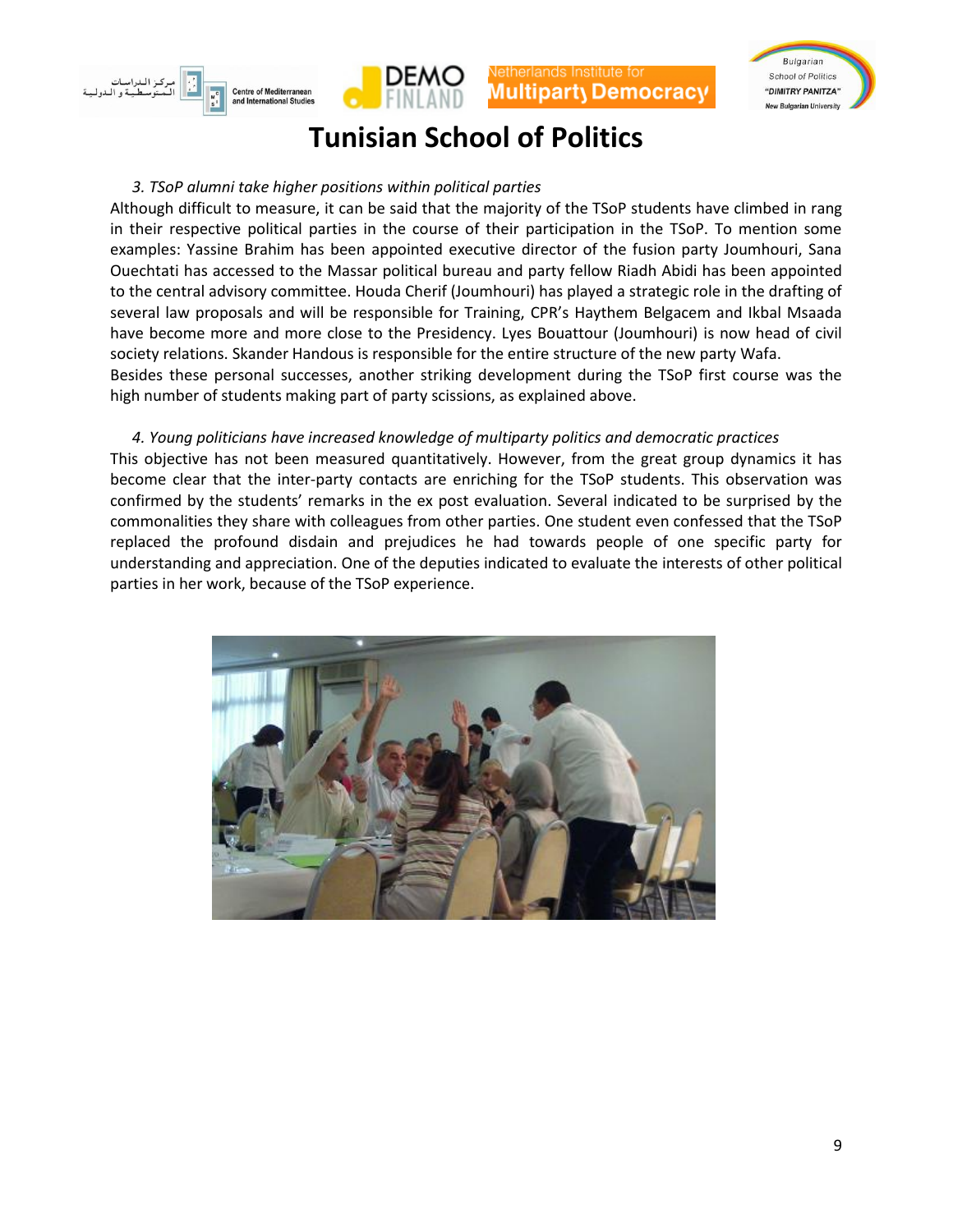





### <span id="page-9-0"></span>**III Perspectives**

In order to keep up the high level of its training and to progress towards the objectives as laid down in the year plan, the TSoP is continuously improving its programme elements. Several challenges are worth mentioning.

#### Course curriculum

The topics treated in the first semester were much appreciated by all students for their relevance and appropriateness. With the first course's experiences and feedback, a permanent TSoP course curriculum will be developed. Six academics have been approached to write a course manual on their domain of expertise, with particular attention for societal problems particular to Tunisia. The TSoP-specific interactive character of the courses will be integrated into the course curriculum.

#### Interactive teaching methods

The TSoP courses have been characterized by a growing quality of the interactive elements. The students of the first semester indicated that the exercises contributed to the learning process. Students learn to work together in the ateliers, getting to agreements, accepting differences of opinion et cetera. It is therefore of utmost importance that the TSoP further develops these innovative teaching methods. To this aims, the Bulgarian School of Politics prepared a training manual which is in a process of adaptation and further mutual development. The manual contains the best practices of the BSoP and TSoP on organizing and hosting interactive seminars and trainings.

The New Bulgarian University and TSoP will investigate possibilities to setup an online Moodle learning platform together. The TSoP facilitators will receive an additional training at the end of the year on innovative learning methods.

#### Course setup

The seminars of the second TSoP courses will be held outside of Tunis in blocks of three long weekends.

#### Debates

The four semi-public debates organized by the TSoP were a great success. Many students participated and liked the idea of having an arena in which they can talk freely about sometimes sensitive subjects. In the next semester, the TSoP will continue the debates series and will make the TSoP students familiar with the classic debating techniques and culture.

#### Alumni

With the conclusion of the initial semester, the TSoP delivered its first levy of Alumni. Many students indicated they want to continue receiving trainings, an option which should be investigated. The set-up of an Alumni-association can be ready before September and will be the main framework for the development of contacts between TSoP alumni and for their contribution to the TSoP.

The alumni can play a big role in the promotion and development of the TSoP, but can on the longer term also become an important player on its own in Tunisian politics. CEMI staff should understand this and do its utmost best to accompany and support the development of the alumni association. Leading herein is that the association and its activities are the responsibility of the alumni themselves.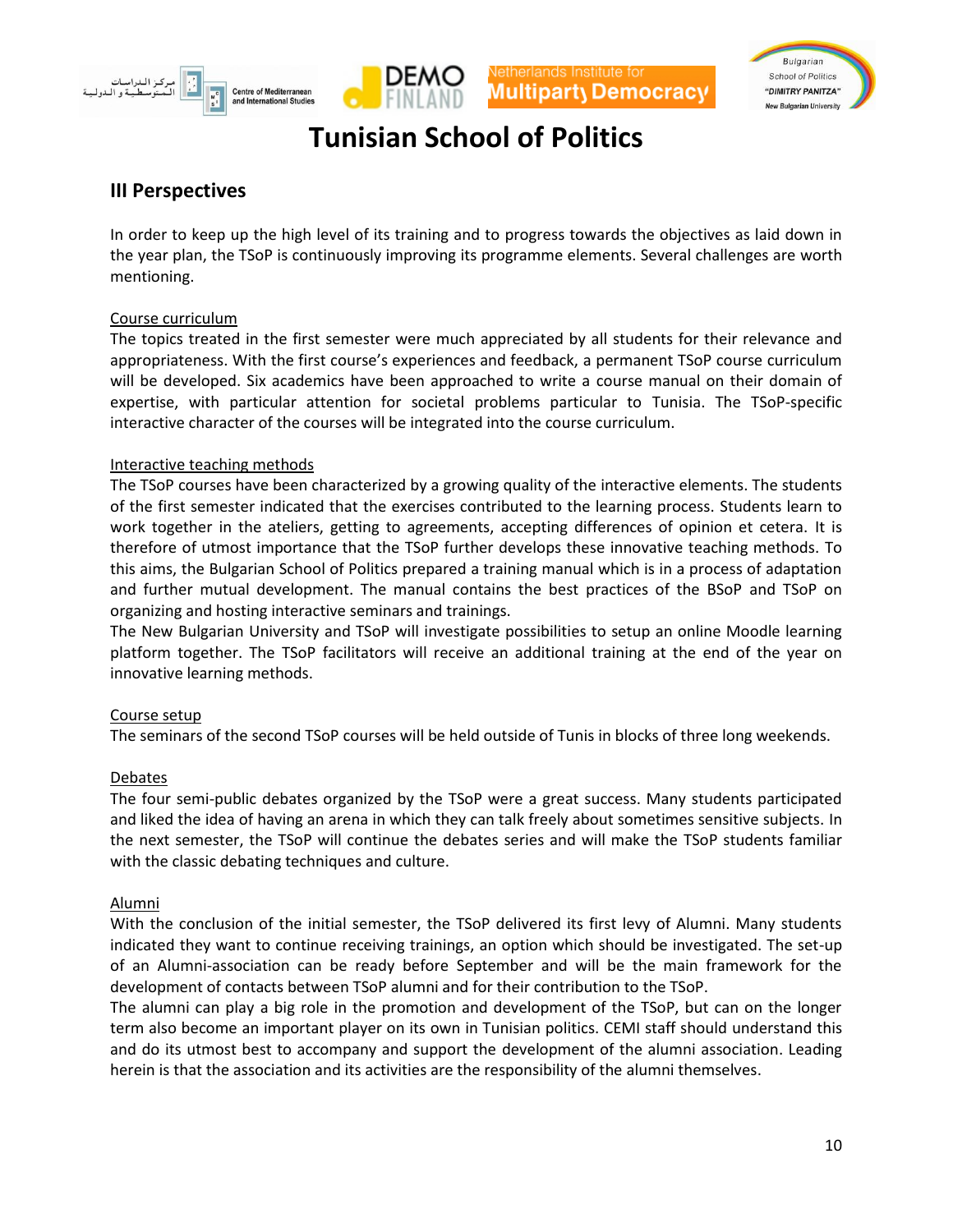





#### Avenue de la Liberté 148

The Bulgarian government has put at CEMI's disposal several premises at the Avenue de la Liberté 148, including a conference room, meeting room and office and parking space. The building, a former Bulgarian cultural center, has indeed been used as the primary location for the seminars and debates. The Bulgarian embassy has been very cooperative in facilitating the handover and committed to carry out the necessary maintenance work, on the roof in particular.

The '148' has the potential to become the center of all CEMI's democracy assistance activities. In the near future, it should be developed into a centre for democracy, hosting debates, trainings and the TSoP alumni association and with regional and international outreach.

#### Contacts and partnerships

The Council of Europe (CoE) will join the CEMI-NIMD-DEMO-BSoP consortium in the Tunisian School of Politics as of the second semester of 2012. The new partnership will be of great added value to the School because of its integration in the wider CoE network of Schools of Political studies. The CoE contribution to the TSoP will allow the School to open up the classes to representatives from civil society organizations.

CEMI developed good relations with other organizations and institution, also because of the rising reputation of the TSoP. Fruitful meetings were held with the local branches of the UNDP, KAS, Spanish embassy, Polish embassy, OSCE, Parliamentary Forum for Democracy, PES president Sergei Stanishev and S&D EP-member Kristian Vigenin.

There are plans for a conference for representatives from African countries working on the establishment of an African School of Politics, supported by the Francophonies (International Organization of the Francophonies). The TSoP will take up the organization of the congress and the workshops and should play a leading role in the future coordination between African Schools of Politics.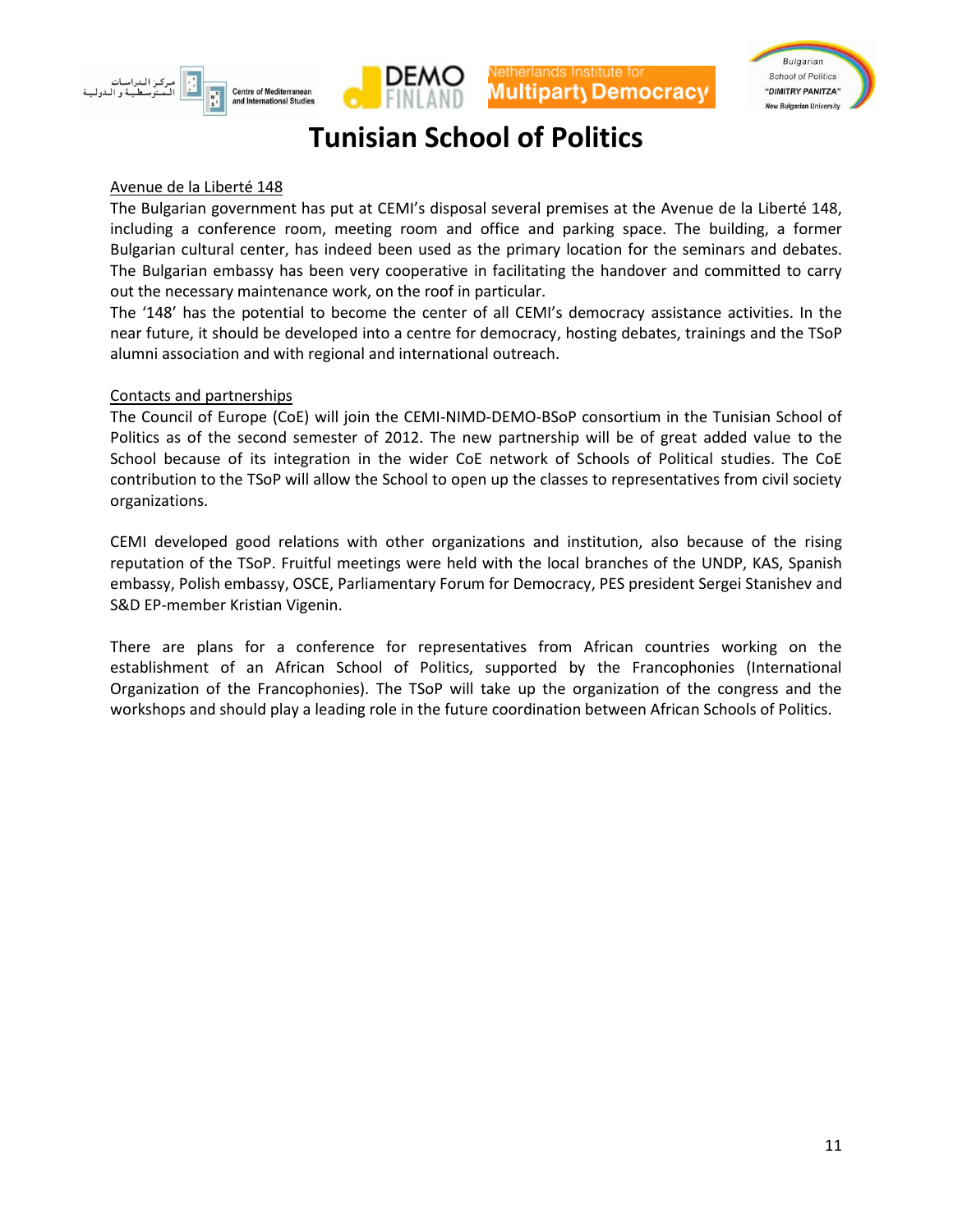







### <span id="page-11-0"></span>**ANNEX I Activity calendar**

| Publicizing<br>the TSoP         | Jan-Feb              | Introductory tour at the different political parties                     |
|---------------------------------|----------------------|--------------------------------------------------------------------------|
| Pre-inaugural<br>event          | $15 - 16$<br>January | Participatory planning meeting and diner                                 |
| <b>BSoP study</b><br>visit      | $25 - 29$<br>January | Study visit to the BSoP                                                  |
| Seminar 1                       | 26 February          | <b>Political Leadership</b>                                              |
| Seminar 2                       | 30 March             | <b>First Tunisian Constitution</b>                                       |
| Seminar 3                       | 31 March             | Rule of Law                                                              |
| Debate 1                        | 6 April              | Tunisia : a political history                                            |
| Seminar 4                       | 14 April             | <b>Administrative Reform</b>                                             |
| Debate2                         | 27 April             | Reaching sociopolitical consensus                                        |
| <b>NIMD PSD</b>                 | 16-19 April          | NIMD Partnership Days in The Hague                                       |
| Seminar 5                       | 28 April             | <b>Decentralized Governance</b>                                          |
| Debate3                         | 11 May               | The Electoral process: what role for the ISIE and what<br>Electoral Law? |
| Seminar 6                       | 12 May               | Human Rights and Multi-party Democracy                                   |
| <b>BRIDGE</b>                   | 16-25 May            | <b>BRIDGE Facilitators training</b>                                      |
| Seminar 7                       | 25-26 May            | Tunisia in International Relations                                       |
| Seminar 8                       | 2June                | Political Party Management                                               |
| Bali study<br>visit             | 15-20 June           | Study visit to NIMD democracy school KIT Indonesia                       |
| <b>FU Berlin</b><br>study visit | 17-21 June           | Study visit to the Freie Universitat Berlin                              |
| ToT                             | 22 June              | AMS Training of Trainers for TSoP staff                                  |
| Seminar 9                       | 23 June              | Political Party Communication and Electoral campaigning                  |
| Debate5                         | 6 July               | Comparing the old democracies with the Arab Spring<br>democracies        |
| Seminar10                       | 7 July               | Political Individual strategies of Communication                         |
| Closing event                   | 7 July               | Evaluation, diploma ceremony and closing cocktail                        |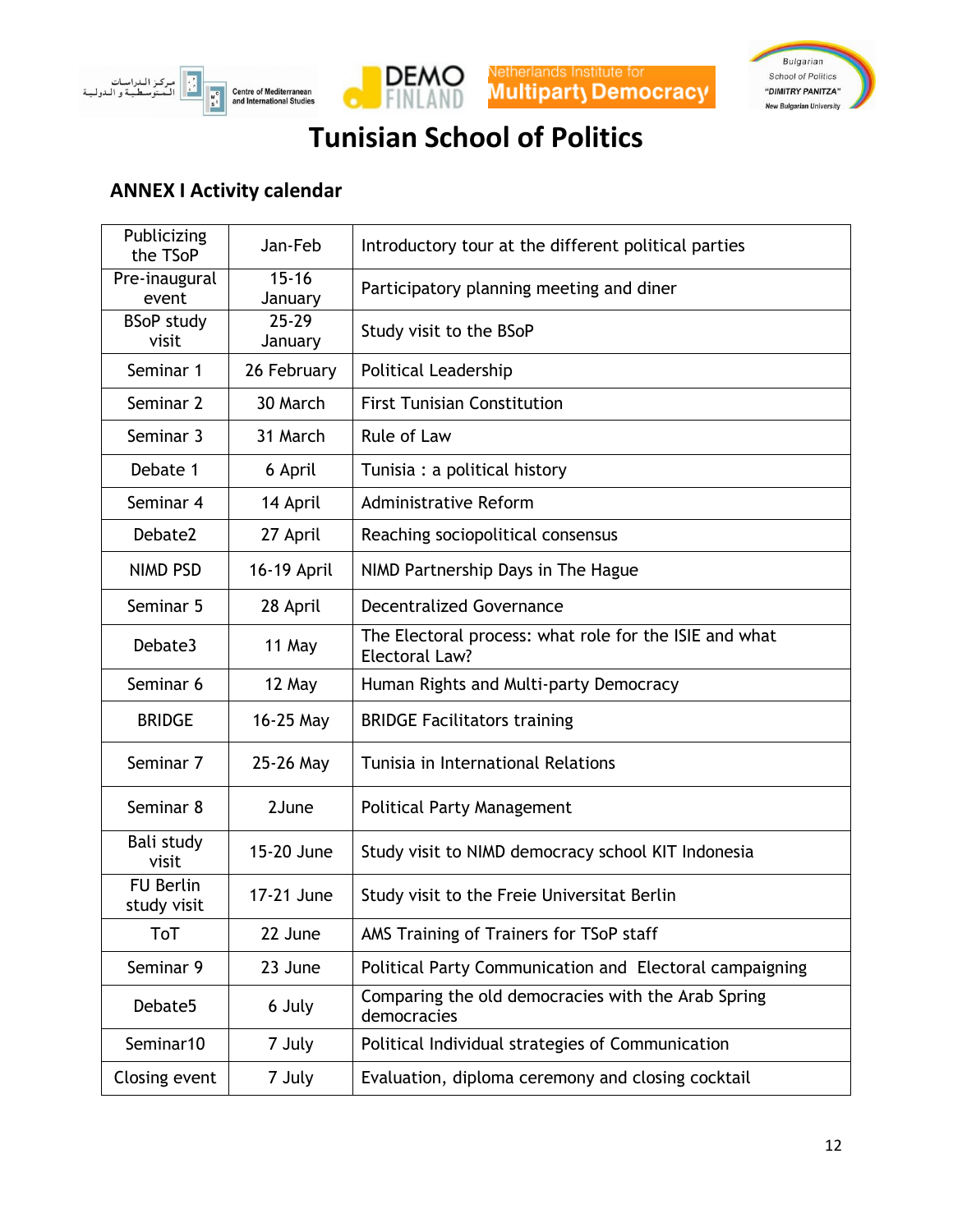





### **ANNEX II Students' fact file Tunisian School of Politics**

First pilot cycle 2012 Students' fact file

<span id="page-12-0"></span>

| Course                   | Start date         | 26 February 2012 | Origin                | Tunis           | 12    | 27% |
|--------------------------|--------------------|------------------|-----------------------|-----------------|-------|-----|
|                          | End date           | 7 July 2012      |                       | Periferie       | 8     | 18% |
|                          | Number of seminars | 10               |                       | Sfax            | 5     | 11% |
|                          | Number of debates  | 5 <sub>1</sub>   |                       | Europe          | 4     | 9%  |
|                          |                    |                  |                       | <b>Bizerte</b>  | 4     | 9%  |
| <b>Political parties</b> | 9                  |                  |                       | Sahel           | 3     | 7%  |
|                          | Ennahdha           |                  |                       | Unknown         | 8     |     |
|                          | <b>CPR</b>         |                  |                       |                 |       |     |
|                          | Ettakatol          |                  | Age                   | Average age     | 38    |     |
|                          | <b>PDP</b>         |                  |                       | Youngest        | 28    |     |
|                          | <b>UPL</b>         |                  |                       | Eldest          | 52    |     |
|                          | Ettajdid           |                  |                       |                 |       |     |
|                          | Moubadara          |                  | Gender                | 41%             | women |     |
|                          | <b>AFEK</b>        |                  |                       |                 |       |     |
|                          | <b>POCT</b>        |                  | <b>Party position</b> | <b>Deputies</b> | 20    | 45% |

| Course       | Start date         | 26 February 2012 | Origin                | Tunis            | 12    | 27% |
|--------------|--------------------|------------------|-----------------------|------------------|-------|-----|
|              | End date           | 7 July 2012      |                       | Periferie        | 8     | 18% |
|              | Number of seminars | 10               |                       | Sfax             | 5     | 11% |
|              | Number of debates  | 5                |                       | Europe           | 4     | 9%  |
|              |                    |                  |                       | <b>Bizerte</b>   | 4     | 9%  |
| ical parties | 9                  |                  |                       | Sahel            | 3     | 7%  |
|              | Ennahdha           |                  |                       | Unknown          | 8     |     |
|              | <b>CPR</b>         |                  |                       |                  |       |     |
|              | Ettakatol          |                  | Age                   | Average age      | 38    |     |
|              | <b>PDP</b>         |                  |                       | Youngest         | 28    |     |
|              | <b>UPL</b>         |                  |                       | Eldest           | 52    |     |
|              | Ettajdid           |                  |                       |                  |       |     |
|              | Moubadara          |                  | Gender                | 41%              | women |     |
|              | AFEK               |                  |                       |                  |       |     |
|              | <b>POCT</b>        |                  | <b>Party position</b> | <b>Deputies</b>  | 20    | 45% |
|              |                    |                  |                       | Political bureau | 11    | 25% |
|              |                    |                  |                       | Regional bureau  | 4     | 9%  |
|              |                    |                  |                       | Unknown          | 9     |     |

| <b>Education</b> | Post-university | 18 | 41% |
|------------------|-----------------|----|-----|
|                  | University      |    | 18% |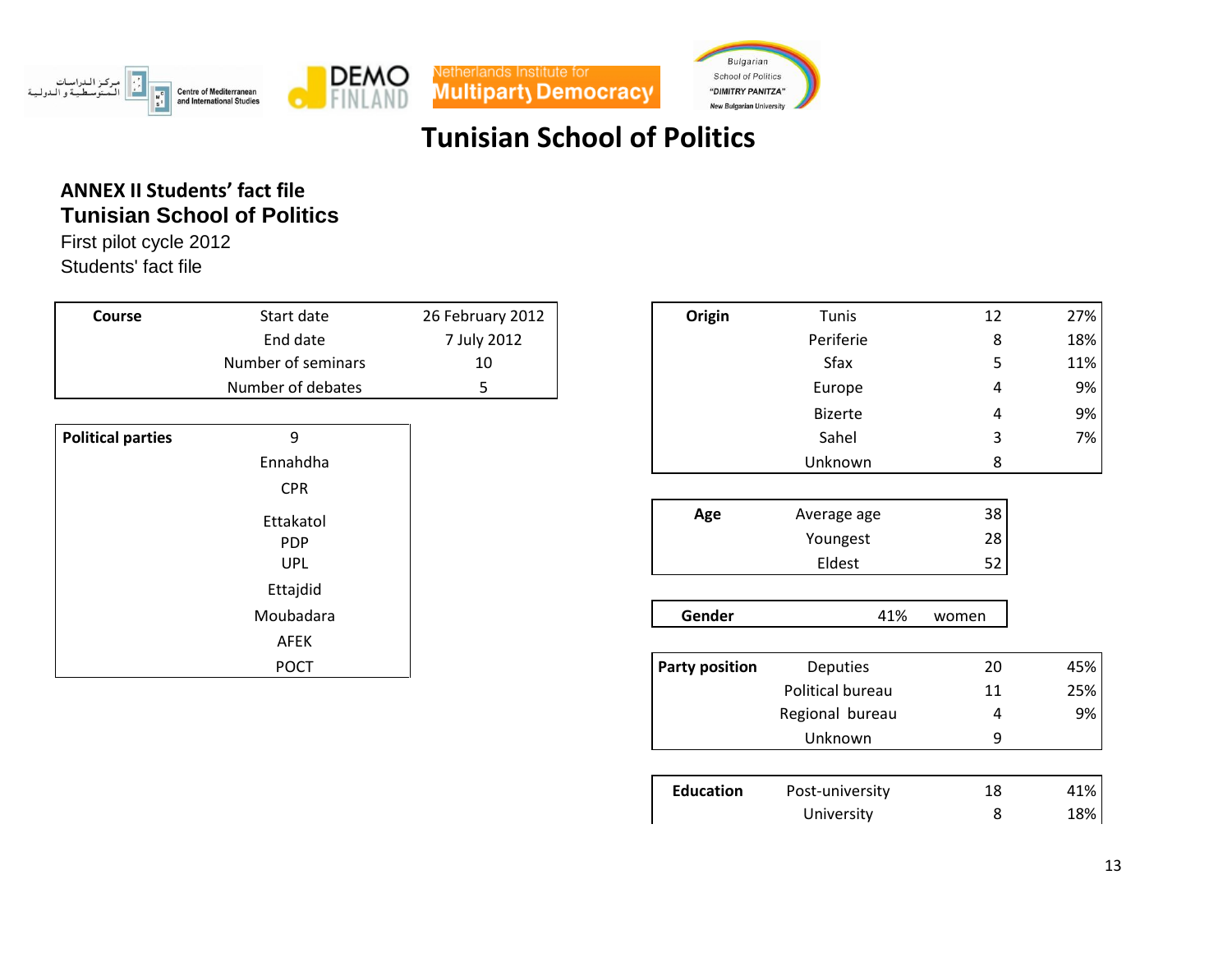





### **ANNEX III Logical Framework for the Tunisian School of Politics**

**LOGICAL FRAMEWORK FOR THE TUNISIAN SCHOOL OF POLITICS (TSoP)**

<span id="page-13-0"></span>

|                 | <b>Intervention</b>                                                                                                                                 | <b>Objectively verifiable</b>                                                                                     | Sources and means of                                                                                             | <b>Assumptions</b>                                                                                                           |
|-----------------|-----------------------------------------------------------------------------------------------------------------------------------------------------|-------------------------------------------------------------------------------------------------------------------|------------------------------------------------------------------------------------------------------------------|------------------------------------------------------------------------------------------------------------------------------|
|                 | logic                                                                                                                                               | indicators of achievement                                                                                         | verification                                                                                                     |                                                                                                                              |
| Overall         |                                                                                                                                                     |                                                                                                                   |                                                                                                                  | <b>Assumptions:</b>                                                                                                          |
| objective       | Strengthening inclusive democracy and<br>youth participation in politics in Tunisia                                                                 | Trust and awareness among young<br>people in democratic system and<br>political parties is enhanced               | Public polls, Published analysis (e.g.<br>International Crisis Group, local NGOs,<br>Freedom House)              | Continuation of the transition process<br>and multi-party democracy                                                          |
|                 |                                                                                                                                                     | Number of youth and women at<br>leadership positions within political party<br>organisations is increased         | Next election results; party statistics                                                                          | Commitment by party leaders to social<br>inclusion                                                                           |
|                 |                                                                                                                                                     |                                                                                                                   |                                                                                                                  | Political party's commitment to<br>transitional process                                                                      |
|                 |                                                                                                                                                     |                                                                                                                   |                                                                                                                  | Risks:                                                                                                                       |
|                 |                                                                                                                                                     |                                                                                                                   |                                                                                                                  | Political instability                                                                                                        |
|                 |                                                                                                                                                     |                                                                                                                   |                                                                                                                  | Transition process is prolonged or<br>deadlocked                                                                             |
|                 |                                                                                                                                                     |                                                                                                                   |                                                                                                                  |                                                                                                                              |
| <b>Specific</b> |                                                                                                                                                     |                                                                                                                   |                                                                                                                  | <b>Assumptions:</b>                                                                                                          |
| objectives      | Capacity of politically active youth is increased                                                                                                   | Perception by participants of their<br>increased capacity to influence<br>decisionmaking                          | Feedback forms, interviews                                                                                       | Participants are able to commit sufficient<br>time to the programme                                                          |
|                 |                                                                                                                                                     | Young politicians become more<br>proactive in shaping the political agenda                                        | Interviews, alumni communications                                                                                | Political situations allows for participants<br>to share experiences and openly discuss<br>politics in a cross-party setting |
|                 |                                                                                                                                                     | TSoP alumni take higher positions within<br>political parties                                                     | Interviews; political party statistics                                                                           | Due room for manoeuvre given by party<br>leaders to young politicians                                                        |
| <b>Expected</b> |                                                                                                                                                     |                                                                                                                   |                                                                                                                  |                                                                                                                              |
| results         | 1. A cross-party training network of leading<br>young politicians is established and participants<br>are trained on democratic values and practices | At least 100 leading young activists from<br>at least eight different major parties<br>attend TSoP courses yearly | Application documents received, finalized<br>list of selected participant, attendance<br>lists, activity reports |                                                                                                                              |
|                 |                                                                                                                                                     |                                                                                                                   |                                                                                                                  |                                                                                                                              |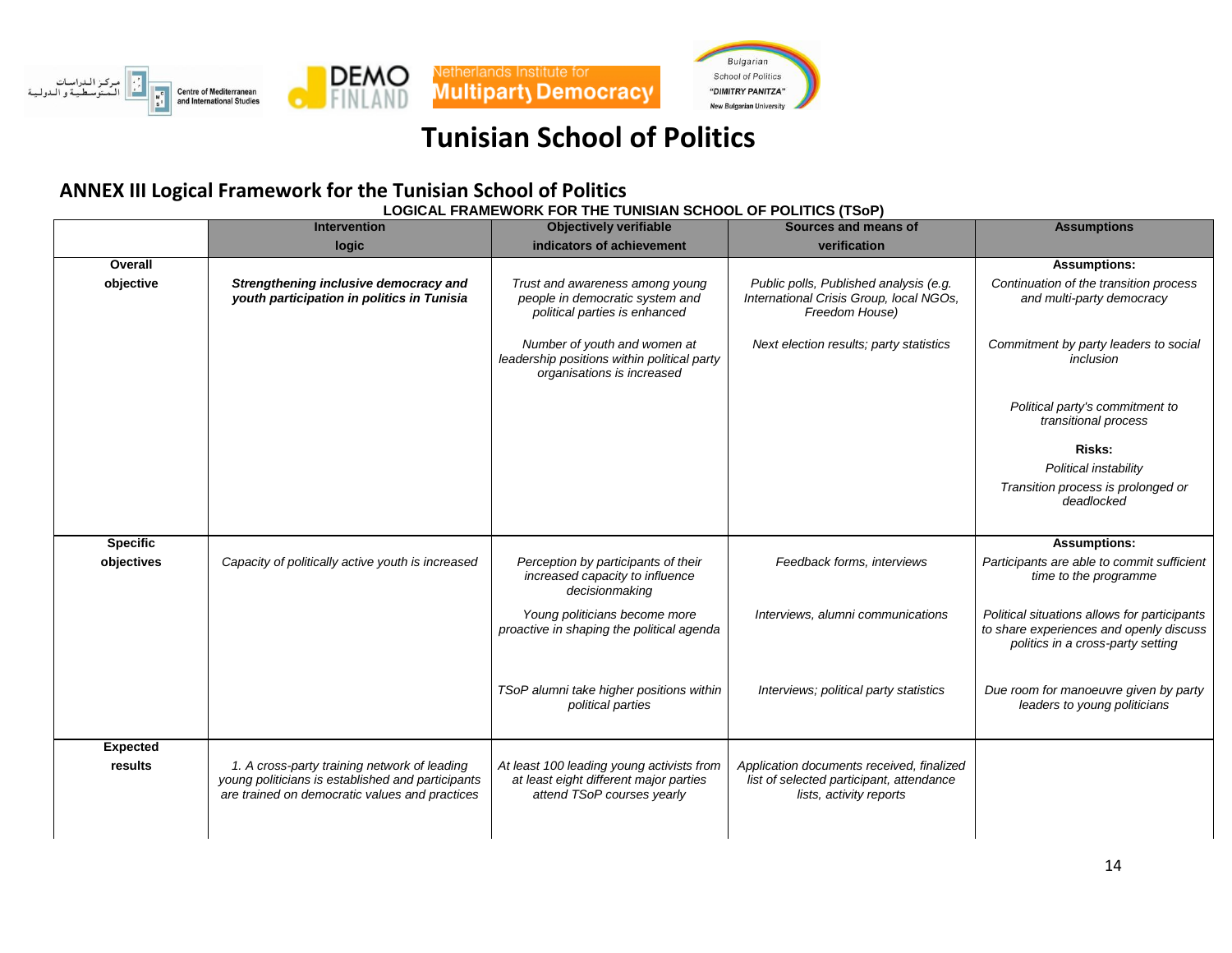







| Interviews, feedback forms<br>2. Young politicians have increased knowledge<br>Perception by participants of their<br>of multiparty politics and democratic practices<br>enhanced knowledge base<br>3. Young politicians have increased practical<br>TSoP is evaluated positively and as<br>Interviews, feedback forms<br>political skills and experience to influence<br>effective by the participants<br>political decision making<br>Political initiatives by the course<br>Media reviews<br>participants receive media coverage<br><b>Activities</b><br>1.1. Publicizing the TSoP, and organising an<br>application process to identify most potential<br>participants<br>1.2. Conducting a needs analysis and<br>participatory planning with course participants to<br>ensure ownership<br>1.3. Development of course curriculum and<br>course materials<br>1.4. Training of course trainers<br>1.5. Regular meetings of the TSoP board and<br>conseil consultatif<br>2.1. Organising thematic seminars with leading<br>experts and facilitators<br>2.2. Organising workshops on current topics<br>3.1. Organising workshops on practical political |        | Training needs and priorities are jointly<br>identified and agreed upon by the<br>participants | Opening workshop report and attendance<br>list |  |
|----------------------------------------------------------------------------------------------------------------------------------------------------------------------------------------------------------------------------------------------------------------------------------------------------------------------------------------------------------------------------------------------------------------------------------------------------------------------------------------------------------------------------------------------------------------------------------------------------------------------------------------------------------------------------------------------------------------------------------------------------------------------------------------------------------------------------------------------------------------------------------------------------------------------------------------------------------------------------------------------------------------------------------------------------------------------------------------------------------------------------------------------------------|--------|------------------------------------------------------------------------------------------------|------------------------------------------------|--|
|                                                                                                                                                                                                                                                                                                                                                                                                                                                                                                                                                                                                                                                                                                                                                                                                                                                                                                                                                                                                                                                                                                                                                          |        |                                                                                                |                                                |  |
|                                                                                                                                                                                                                                                                                                                                                                                                                                                                                                                                                                                                                                                                                                                                                                                                                                                                                                                                                                                                                                                                                                                                                          |        |                                                                                                |                                                |  |
|                                                                                                                                                                                                                                                                                                                                                                                                                                                                                                                                                                                                                                                                                                                                                                                                                                                                                                                                                                                                                                                                                                                                                          |        |                                                                                                |                                                |  |
|                                                                                                                                                                                                                                                                                                                                                                                                                                                                                                                                                                                                                                                                                                                                                                                                                                                                                                                                                                                                                                                                                                                                                          |        |                                                                                                |                                                |  |
|                                                                                                                                                                                                                                                                                                                                                                                                                                                                                                                                                                                                                                                                                                                                                                                                                                                                                                                                                                                                                                                                                                                                                          |        |                                                                                                |                                                |  |
|                                                                                                                                                                                                                                                                                                                                                                                                                                                                                                                                                                                                                                                                                                                                                                                                                                                                                                                                                                                                                                                                                                                                                          |        |                                                                                                |                                                |  |
|                                                                                                                                                                                                                                                                                                                                                                                                                                                                                                                                                                                                                                                                                                                                                                                                                                                                                                                                                                                                                                                                                                                                                          |        |                                                                                                |                                                |  |
|                                                                                                                                                                                                                                                                                                                                                                                                                                                                                                                                                                                                                                                                                                                                                                                                                                                                                                                                                                                                                                                                                                                                                          |        |                                                                                                |                                                |  |
|                                                                                                                                                                                                                                                                                                                                                                                                                                                                                                                                                                                                                                                                                                                                                                                                                                                                                                                                                                                                                                                                                                                                                          |        |                                                                                                |                                                |  |
|                                                                                                                                                                                                                                                                                                                                                                                                                                                                                                                                                                                                                                                                                                                                                                                                                                                                                                                                                                                                                                                                                                                                                          |        |                                                                                                |                                                |  |
|                                                                                                                                                                                                                                                                                                                                                                                                                                                                                                                                                                                                                                                                                                                                                                                                                                                                                                                                                                                                                                                                                                                                                          |        |                                                                                                |                                                |  |
|                                                                                                                                                                                                                                                                                                                                                                                                                                                                                                                                                                                                                                                                                                                                                                                                                                                                                                                                                                                                                                                                                                                                                          | skills |                                                                                                |                                                |  |
| 3.2. Facilitating mutual learning between<br>Tunisian and European youth politicians                                                                                                                                                                                                                                                                                                                                                                                                                                                                                                                                                                                                                                                                                                                                                                                                                                                                                                                                                                                                                                                                     |        |                                                                                                |                                                |  |
| 3.3. Implementation of practical exercises                                                                                                                                                                                                                                                                                                                                                                                                                                                                                                                                                                                                                                                                                                                                                                                                                                                                                                                                                                                                                                                                                                               |        |                                                                                                |                                                |  |